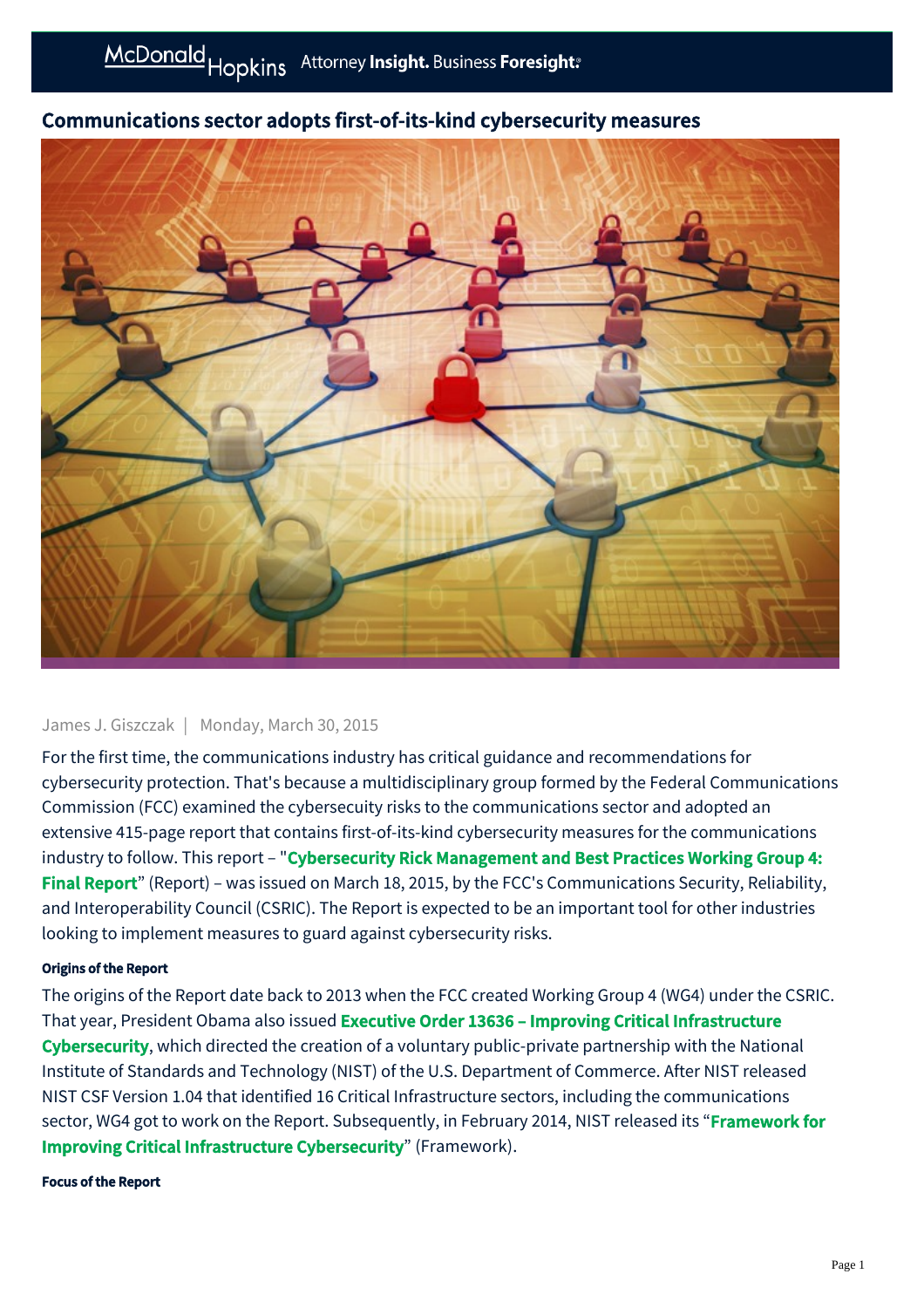To create the Report, WG4 organized itself into five segment subgroups representing the five key parts of the communications industry:

- 1. Broadcast
- 2. Cable
- 3. Satellite
- 4. Wireless
- 5. Wireline

WG4 also established five "feeder" subgroups to engage in a deeper, more focused analysis of subject matter areas that would help the communications sector segments evaluate their cybersecurity risk environment, posture, and tolerance. The following five "feeder" topics were examined to ensure the voluntary mechanisms and sector guidance were grounded in facts, thoughtful judgments, and were practical in their design:

- 1. Cyber ecosystem and dependencies
- 2. Top threats and vectors
- 3. Framework requirements and barriers
- 4. Small and medium businesses
- 5. Measurements

WG4's charge included developing voluntary mechanisms for the communications sector that would provide assurances to the FCC and the public that the communications sector is taking the appropriate steps to address cybersecurity risk. The point is that such "macro-level" assurances would enable organizations in the communications sector to conduct "meaningful" assessments internally as well as with external partners and vendors.

The assurances were to be based on meaningful measures of successful and unsuccessful efforts to combat cybersecurity. The adopted voluntary mechanisms were:

- 1. Sector participation in FCC-initiated confidential company-specific meetings or other similar communications formats to share information;
- 2. Sector preparation of an annual sector cybersecurity report; and
- 3. Sector participation in Department of Homeland Security's (DHS) Critical Infrastructure Cyber Community C3 Voluntary Program.

## Barriers to implementation

The Requirements and Barriers to Implementation feeder group was tasked with considering what barriers exist that challenge the ability of communications companies to implement the NIST Framework. They also sought to elicit methods to overcome any barriers identified.

The first noted barrier to implementing cybersecurity measures was cost because any private company, regardless of its extensive use of the Framework, is unlikely to be able to withstand a concerted attack from a sophisticated nation-state attempting to breach its system. In addition, larger companies can be compromised through the thousands, sometimes tens of thousands, of interconnections they have with smaller players whose use of the Framework may be impractical to fully track.

The next noted barrier was the lack of legal protections regarding information sharing. Indeed, President Obama's recent Executive Order called for information sharing among government, public, and private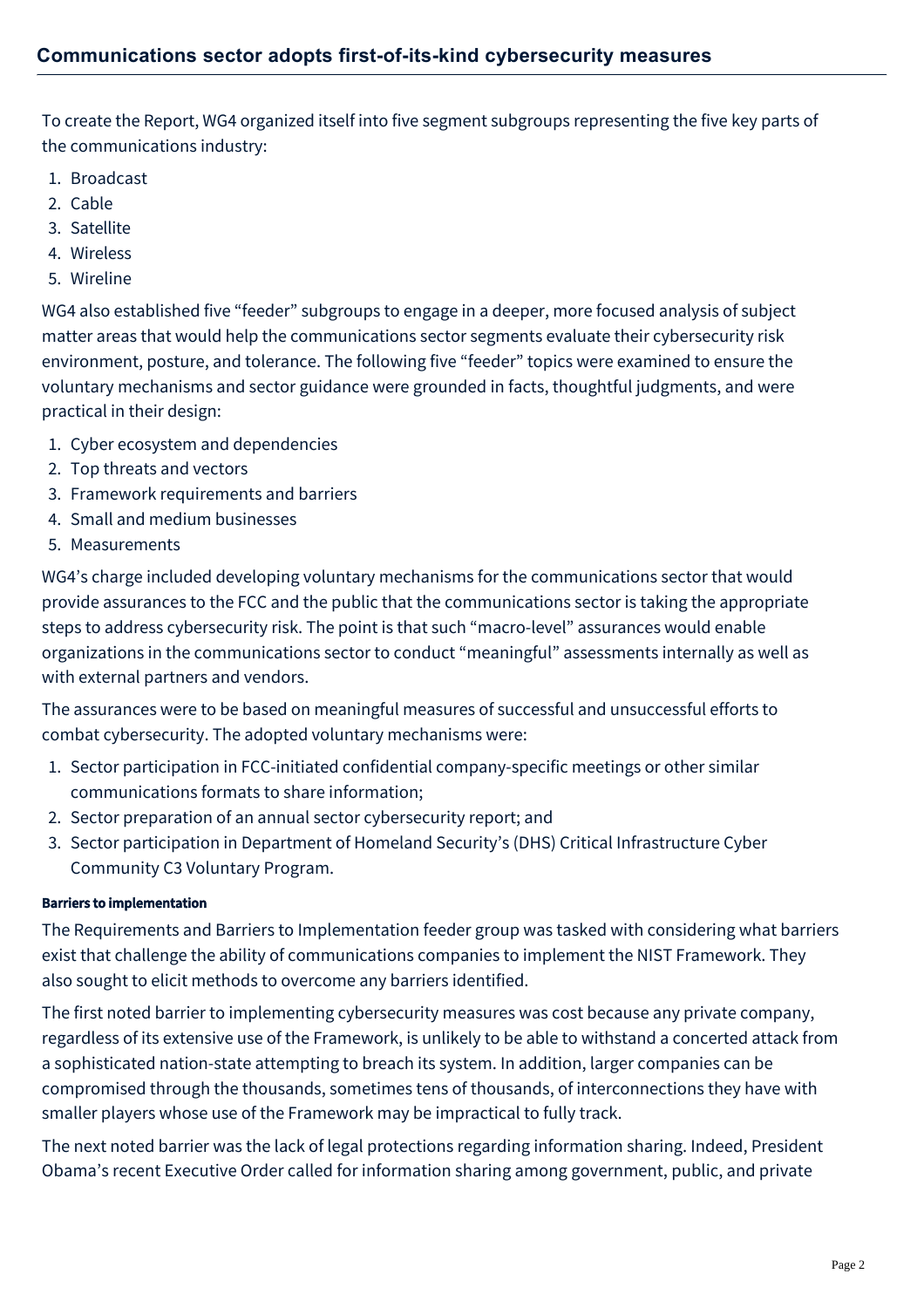sectors and encouraged a collaborative approach; however, there is still "uncertainty around information sharing." Indeed, the sub-team participants claim legislation that would support increased liability protections for information sharing would decrease uncertainty and allow for a more proactive approach to implementing better cybersecurity information sharing practices. Another barrier was technology.

# Nature and trends of cybersecurity threats

The Threats Feeder Group was tasked to review the nature and trends of cybersecurity threats and investigate ongoing processes that could be used to gather, analyze, categorize, and share information about threats and vulnerabilities relevant to the telecommunications sector. In other words, best enable "threat informed" cyber risk management decisions.

As the sub-group noted:

"Cyber thieves, industrial/political spies, and cyber-criminals often operate within a company's " own trust boundaries. Outbound threats are not always the result of an intentional attack. They often occur when an employee unintentionally opens a 'back door' by downloading a rogue application, opening an email attachment, or by clicking on a web link that could infect and possibly drop malware on the employee's computer or edge device."  $"$ 

As a result, they identified the most common types of Cyber Threats to Critical Infrastructure, in general, as:

- Proprietary Espionage Targeted Information: Intellectual property; proprietary information; geopolitical, competitive or classified intelligence; etc.
- Insider Trading Theft Targeted Information: Pending M&A deals or contracts; upcoming financial earnings; future IPO dates; etc.
- Financial and Identify Theft Targeted Information: Employee and customer personally identifiable information; payment transactions; account numbers; financial credentials; etc.
- Technical Espionage Targeted Information: Password or account credentials, source code, digital certificates; network and security configurations; cryptographic keys; authentication or access codes; etc.
- Reconnaissance and Surveillance Targeted Information: System and workstation configurations; keystrokes; audio recordings; emails; screenshots; additional infection vectors; logs; cryptographic keys; etc.

The most common Attacker Target/Data Loss events in critical infrastructure systems the sub-group identified were:

- Account passwords and hashes, password filter installation, group policy modification
- Intellectual and sensitive property, regulated and classified data theft
- Confidential records, column-level encryption
- Corporate communications, business- and defense-related data, early warning of detection
- Infections from partner organizations and agencies

Consistent with other reports, including the 2014 Verizon Data Breach Report, the sub-group identified the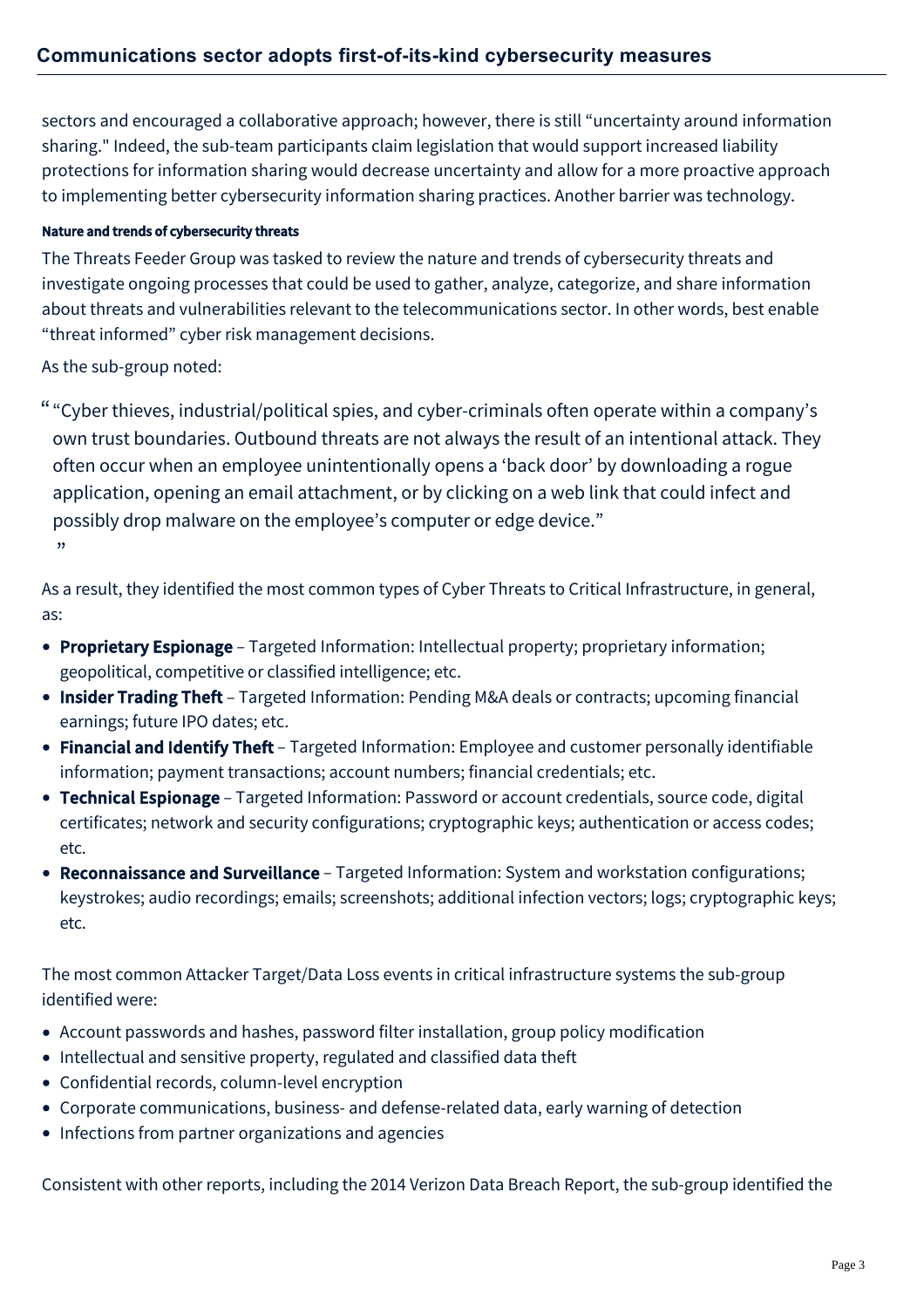primary method for infecting targeted organizations as spear-phishing emails being sent to numerous targets. These phishing emails contain malware or malicious links to malware that exploits vulnerabilities found in popular operating systems, office applications, and programs. Attackers have successfully compromised organizations across every sector, including government and defense agencies, commercial enterprises, financial institutions, and scientific research facilities.

They issued six conclusions and recommendations:

- 1. **Continual Evolution -** The community threat models and threat intelligence handling models for threat awareness must continually evolve to respond to the ever changing tactics utilized by malicious actors and the unknown threats of tomorrow. Tailored threat knowledge can be used to better defend networks.
- 2. Implementation of Agile and Adoptive Methods Current and future threat landscape will continue to evolve and will require agile and adaptive methods of obtaining threat intelligence, in order to adequately protect critical communications infrastructure.
- 3. Threat Intelligence Gathering Organizations should continuously gather Threat Intelligence from a multitude of industry and government agencies, and cyber threat think-tanks to stay ahead of malicious actors and attackers and adequately protect critical communications infrastructure.
- 4. Consider A Community Model A community model for threat intelligence or information sharing and analysis should be considered by organizations intending to use threat intelligence in their quest to protect critical infrastructure and protect critical data from future-unknown cyber threats.
- 5. Leverage Threat Intelligence Capabilities Communications sector members should leverage the threat intelligence capabilities of the Communications ISAC (Comm-ISAC) as well as other intelligence sources, and consider participation in active and trusted community threat venues.
- 6. Information Sharing Network operators within the communications sector share threat intelligence information with their peers (consistent with applicable laws), thus enabling more efficient and scalable threat information gathering for use in threat analyses and cyber risk management decision making.

## The Telecommunications Industry Association applauds the work

The Telecommunications Industry Association (TIA), the leading association representing the manufacturers and suppliers of high-tech communications networks, applauded the CSRIC's adoption of cybersecurity risk management guidance and best practices.

TIA issued the following statement on March 18, 2015:

"Today's adoption of the CSRIC's landmark report on cybersecurity risk management and best " practices is a very important move towards improving cybersecurity for communications infrastructure. Importantly, it uses a voluntary, public-private partnership model to combat the complex cybersecurity threats our country faces in a dynamic and scalable way. TIA played an integral role in developing the CSRIC's recommendations. Voluntary collaboration between private and public stakeholders, rather than one-size-fits-all, top-down mandates, is essential to comprehensively evaluating and addressing evolving information security threats. We look forward to continuing to work with our partners in the next iteration of the CSRIC, and all stakeholders, to improve national cybersecurity."